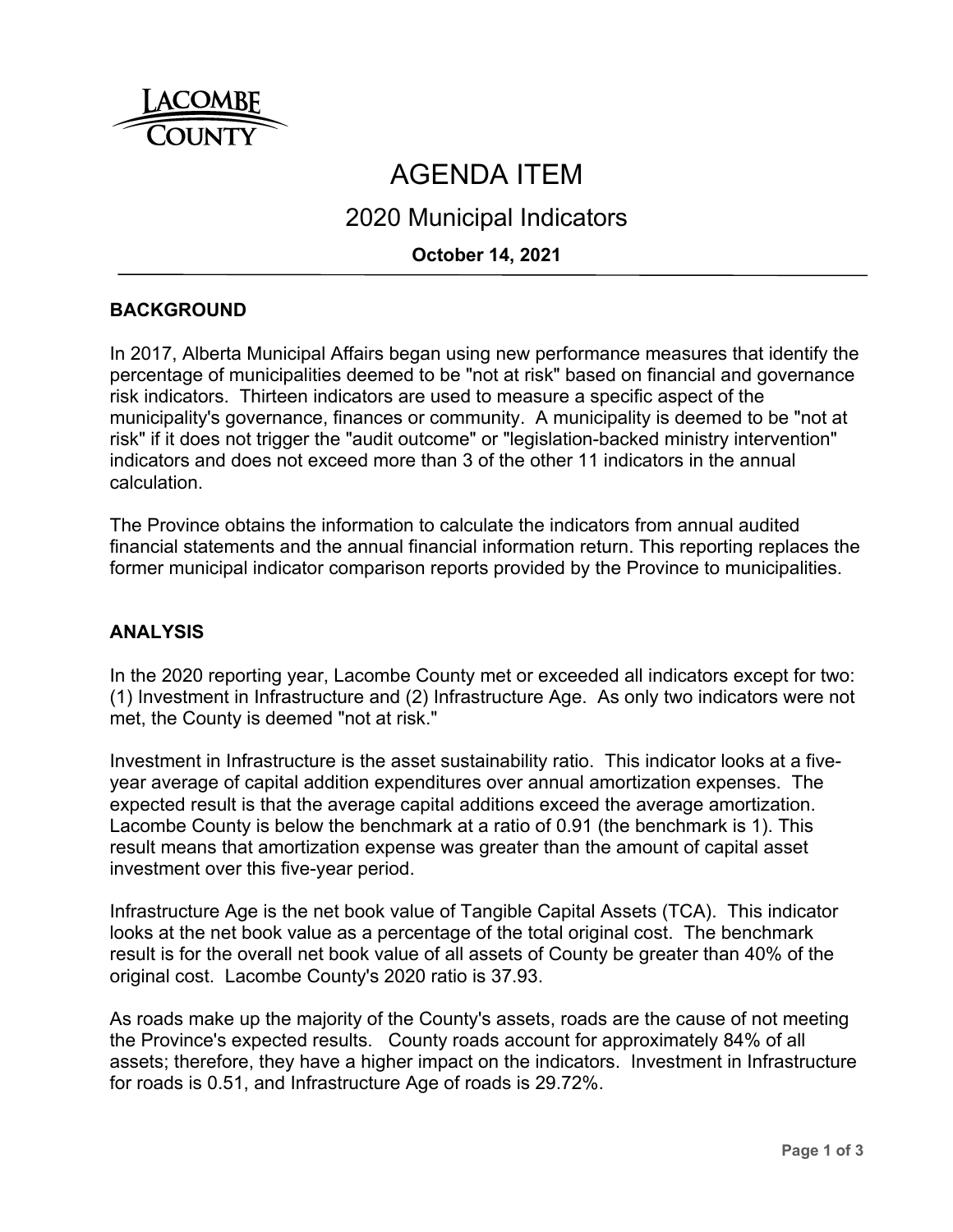Based on these criteria, one looking at these indicators would conclude that the County is not investing enough in its infrastructure, and as a result, the infrastructure is deteriorating. Unfortunately, these broad criteria do not factor in the infrastructure's actual condition, which the County does track. County Council makes investment decisions (especially for roads and bridges) based on these assets' physical condition.

The reason for the discrepancy is related to accounting practices. Accounting for tangible capital assets was mandated in 2009, and at that time, the County decided to pool its roads into one asset. That means that much of the gravel road inventory received similar remaining useful life and cost. However, the segments of roads in the County are at various stages of remaining life.

Fortunately, roads constructed since 2009 are tracked individually with the actual cost and useful life tracked. As roads are reconstructed and removed from the original pool of assets, the indicators will move towards the Province's benchmarks. Staff continue to review amortization and useful life assumptions for the remaining assets in the road pool. Changes to these assumptions may be necessary to better reflect the state of roads in the County.

# **ALTERNATIVES**

1. That the report on the 2020 Municipal Indicators be received for information.

#### **BUDGET IMPLICATIONS**

There are no immediate budget implications regarding this report.

#### **LEGISLATIVE RESPONSIBILITIES**

Section 3 of the Municipal Government Act (MGA) states the purposes of a municipality are:

- a) to provide good government
- b) to provide services, facilities, or other things that, in the opinion of council, are necessary or desirable for all or part of the municipality, and
- c) to develop and maintain safe and viable communities

#### **PUBLIC PARTICIPATION**

Lacombe County sees the value in engaging and informing the public/stakeholders through various mediums outlined in the *Policy AD(40): Public Participation Policy*.

*Inform*: To provide the public with balanced and objective information to assist them in understanding the problem, alternatives, opportunities and/or solutions